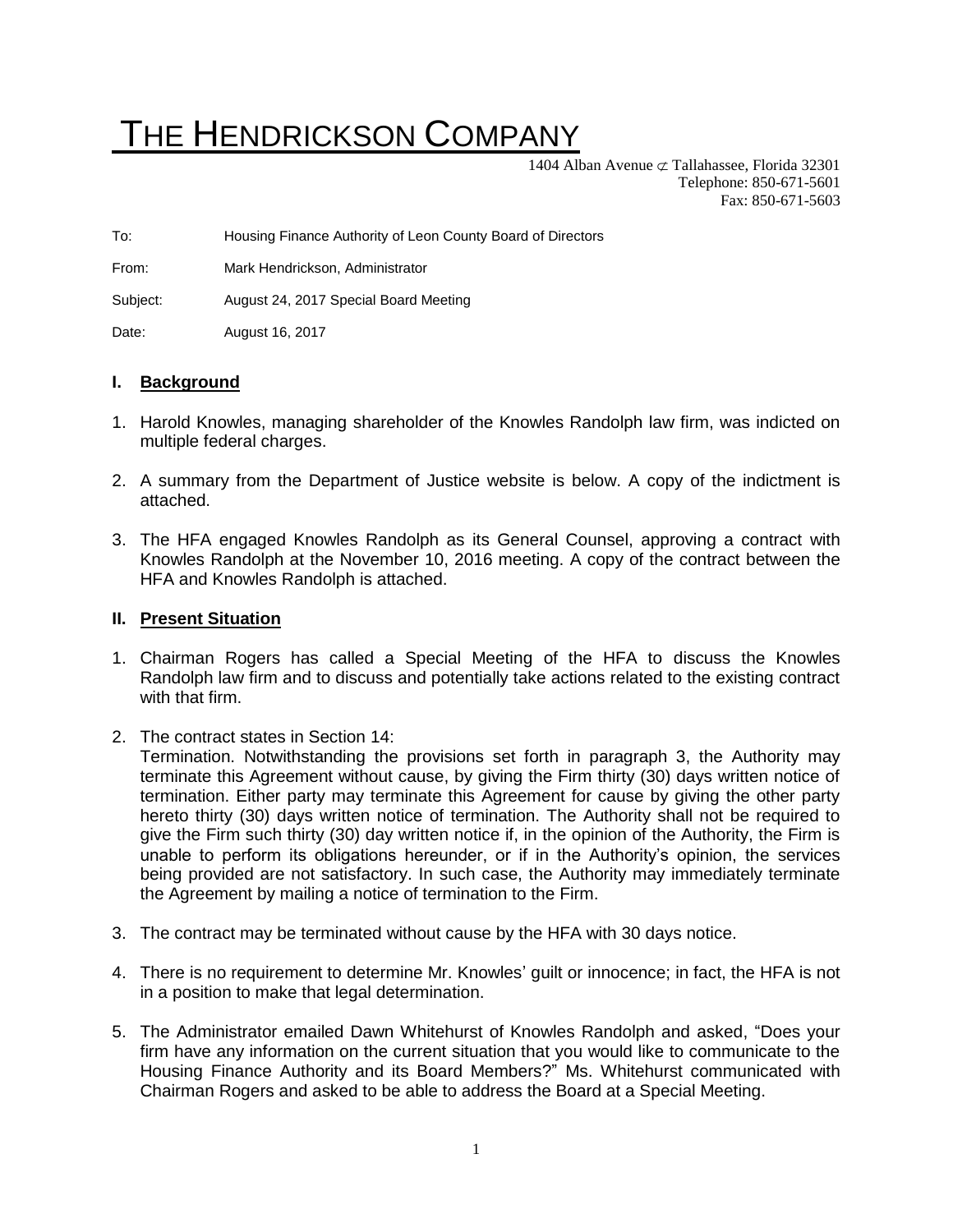**III. Recommendation:** Consider termination of the contract with Knowles Randolph under the provisions of Section 14 of the contract with that firm.

From [https://www.justice.gov/usao-mdga/pr/public-corruption-indictment-returned-bribery](https://www.justice.gov/usao-mdga/pr/public-corruption-indictment-returned-bribery-former-bibb-county-school-district)[former-bibb-county-school-district](https://www.justice.gov/usao-mdga/pr/public-corruption-indictment-returned-bribery-former-bibb-county-school-district)

The United States Attorney for the Middle District of Georgia, G. F. Peterman, III, announced that an indictment was unsealed today charging:

- 1. Cliffard Whitby, age 54, Forsyth, Georgia:
	- Conspiracy to Pay a Bribe to an Agent of an Organization Receiving Federal Funds;
	- Five (5) Counts of Paying a Bribe to an Agent of an Organization Receiving Federal Funds; and
	- Conspiracy to Launder the Proceeds of Unlawful Activity
- 2. Harold Knowles, age 69, Tallahassee, Florida:
	- Conspiracy to Pay a Bribe to an Agent of an Organization Receiving Federal Funds;
	- Paying a Bribe to an Agent of an Organization Receiving Federal Funds;
	- Offering to Pay a Bribe to an Agent of an Organization Receiving Federal Funds; and
	- Conspiracy to Launder the Proceeds of Unlawful Activity
- 3. Central Georgia Partnership for Individual and Community Development, Macon, Georgia:
	- Conspiracy to Launder the Proceeds of Unlawful Activity
- 4. Positiventures Initiative, LLC, Macon, Georgia:
	- Conspiracy to Launder the Proceeds of Unlawful Activity

 Mr. Whitby was arrested this morning and he is scheduled to make his initial appearance in the United States District Court in Macon this afternoon.

 Mr. Knowles was arrested this morning and he is scheduled to make his initial appearance in federal court in Florida this afternoon.

 The statutory maximum sentence in federal prison authorized for the bribe conspiracy is five years, for the substantive bribery counts is ten years, and for the money laundering conspiracy is twenty years. The money laundering conspiracy carries a maximum fine of \$500,000.00 or twice the value of the property involved in the transaction, whichever is greater. The other charges carry a maximum possible fine of \$250,000.00 each.

 A copy of the indictment is attached. The indictment is only an allegation of criminal conduct. Each person is presumed innocent until and unless proven guilty in a court of law.